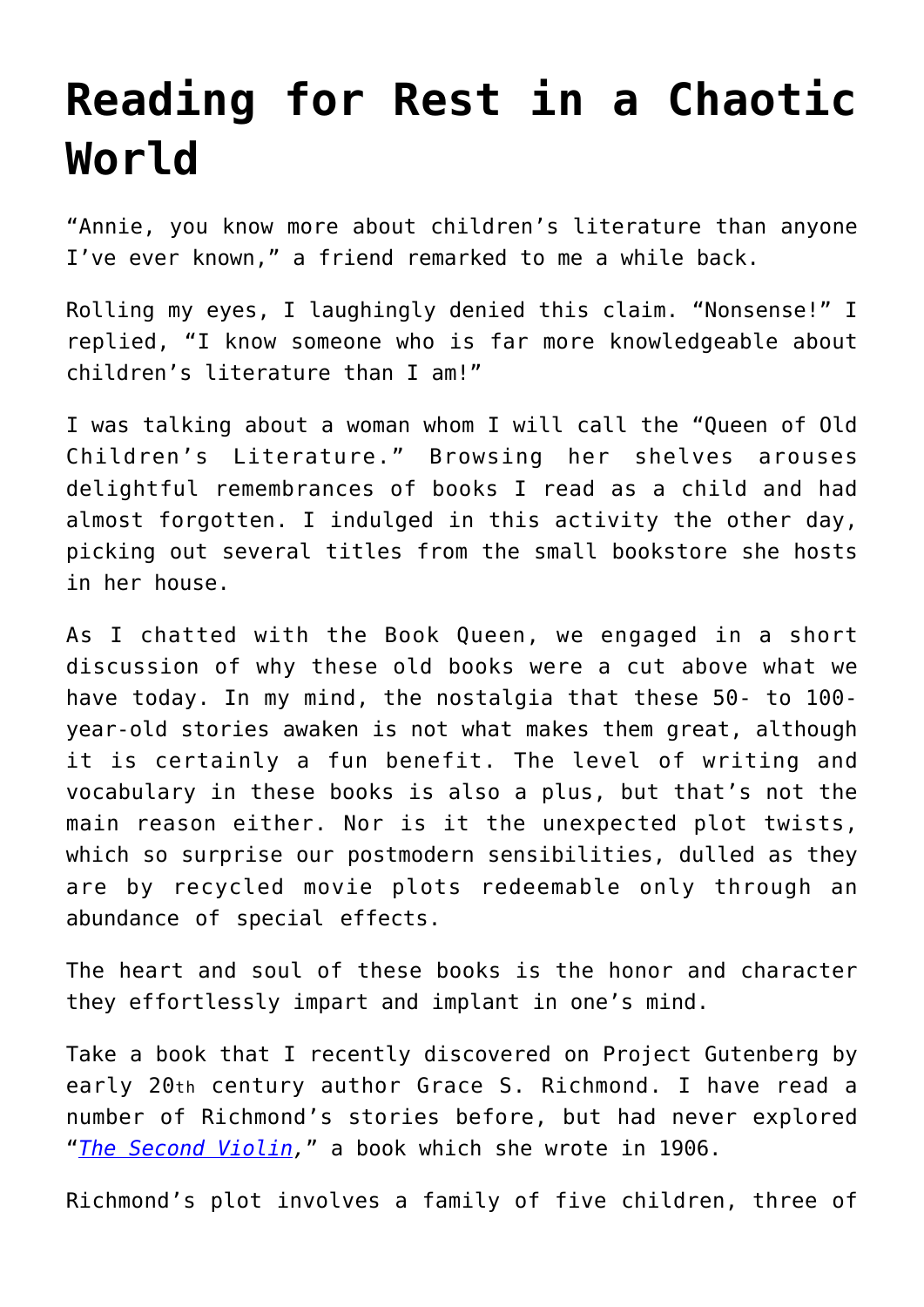whom are in their late teens and early twenties. These young people are left to take charge of family affairs when their mother is taken ill and their father must travel with her to another state to aid her recovery. I'm only a few chapters in, but I've already discovered several lessons in this story.

### **Sacrifice**

When faced with the news of tightened finances and family illness, the oldest three children put their desires on hold. Instead of howling about their rights to higher education, as many would today, or even doing the admirable thing of continuing with college but working to pay their own way, they sacrifice and accept the responsibilities of adulthood for the good of their parents and siblings.

## **Work Ethic**

The sacrifices of these young adults would be meaningless but for the strong work ethic which enables them to carry out their resolutions. The oldest seeks a job to provide for the family and looks for it not in the law offices or other intellectual fields in which he would be more comfortable, but in mechanic shops in order to gain manual labor experience. The youngest daughter, an abject failure as a cook, is thrust into the role and refuses to give up despite many setbacks and struggles.

## **Charity**

Modern society often approaches life's difficulties with an "it's-not-my-problem" attitude. We expect the government to pick up the slack for those who are in dire straits and we often prefer to keep to ourselves instead of spending time with others. That's not the case in Richmond's story. Her characters take time to care for the less fortunate, assuming extra responsibilities upon themselves in doing so.

#### **Honesty**

When the youngest member of the family's failure to follow through on a task causes a severe accident, he steps up and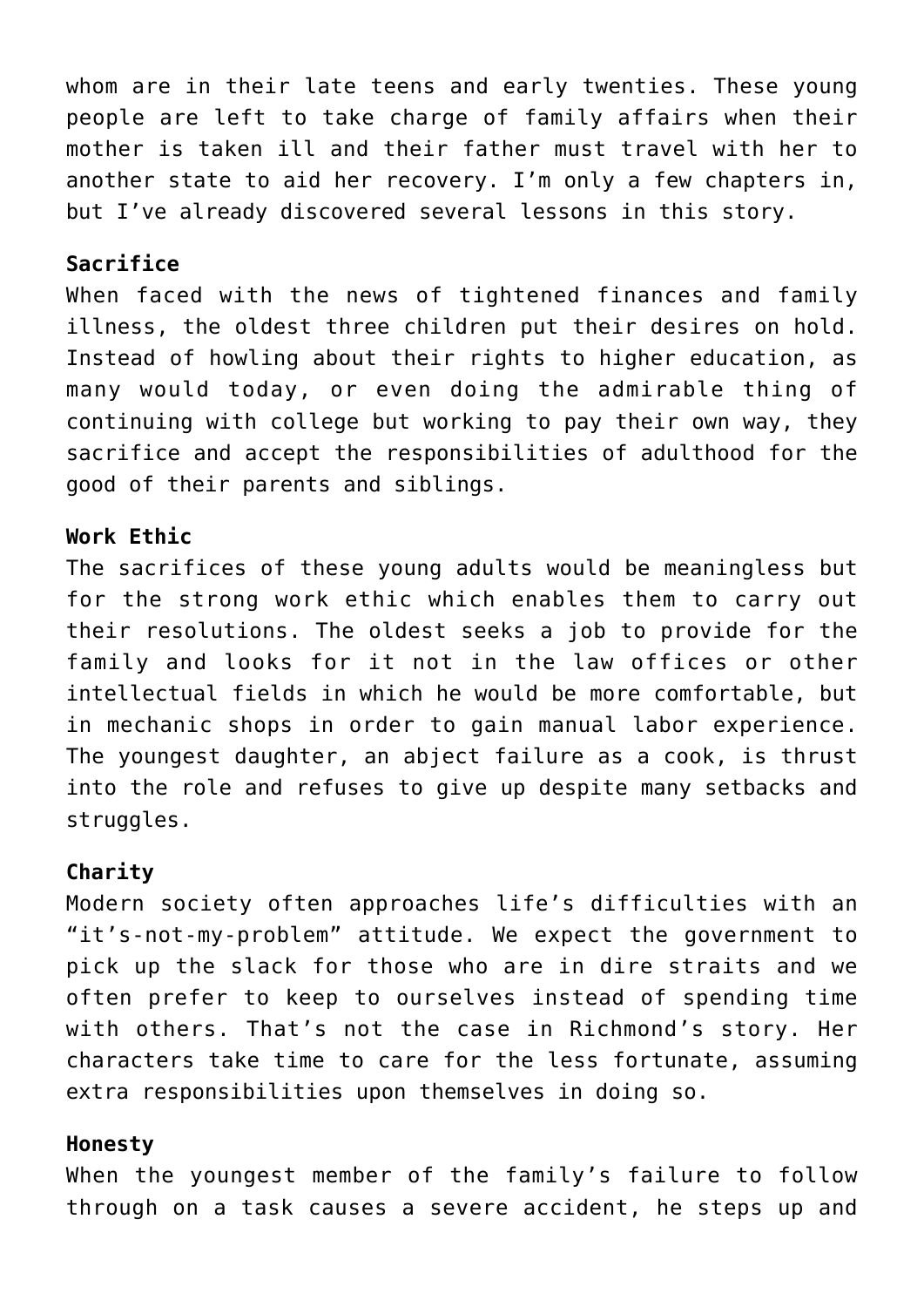confesses his role, bravely taking flak for something he could have covered up, and resolving to make things right.

#### **Family**

Finally, the familial love shown in Richmond's story is rare to see. They're certainly not perfect, squabbling over trifles or flaring up in anger at each other's flaws, but they stick together, honoring their parents and seeking to cause them as little worry as possible.

Perhaps it is this emphasis on family that truly makes these stories great. As Bill Lind notes in his book *[Retroculture:](https://www.amazon.com/gp/product/1912975300/ref=as_li_qf_asin_il_tl?ie=UTF8&tag=intelltakeo0d-20&creative=9325&linkCode=as2&creativeASIN=1912975300&linkId=45796a10e2d56ba7b6a833240b51d207) [Taking America Back](https://www.amazon.com/gp/product/1912975300/ref=as_li_qf_asin_il_tl?ie=UTF8&tag=intelltakeo0d-20&creative=9325&linkCode=as2&creativeASIN=1912975300&linkId=45796a10e2d56ba7b6a833240b51d207)*:

We can also learn a great deal about how families kept themselves strong in earlier times from books. Much of the literature from our nation's history revolves around family life, because it was so central; it was much more important than what governments or schools or even churches did.

In a world that's increasingly careening out of control, I find a certain sense of rest in digging out these old stories and indulging in them. But while I may be indulging myself, I'm also being challenged to strive toward a more virtuous standard of living.

I'll be the first to admit that the qualities listed above don't come easily. It's hard to take responsibility, think of one's self less, and show love to others.

Yet these qualities are what once made our country and its people great. If we want to return to that greatness, then perhaps we would be wise to give ourselves more of a glimpse into what we are missing, in hopes of inspiring ourselves to live out the same qualities.

Looking for an easy place to start? I recommend the [three](https://www.amazon.com/gp/product/1561794597/ref=as_li_qf_asin_il_tl?ie=UTF8&tag=intelltakeo0d-20&creative=9325&linkCode=as2&creativeASIN=1561794597&linkId=89c1d58a09165c3d44eab28f57d26791)–[volume](https://www.amazon.com/gp/product/1561796344/ref=as_li_qf_asin_il_tl?ie=UTF8&tag=intelltakeo0d-20&creative=9325&linkCode=as2&creativeASIN=1561796344&linkId=1fb49e1ad988710635f2686f9d364bb7) [set](https://www.amazon.com/gp/product/1561798355/ref=as_li_qf_asin_il_tl?ie=UTF8&tag=intelltakeo0d-20&creative=9325&linkCode=as2&creativeASIN=1561798355&linkId=000bc90795477f3164bed4dd3a120b2b) of Great Stories Remembered!